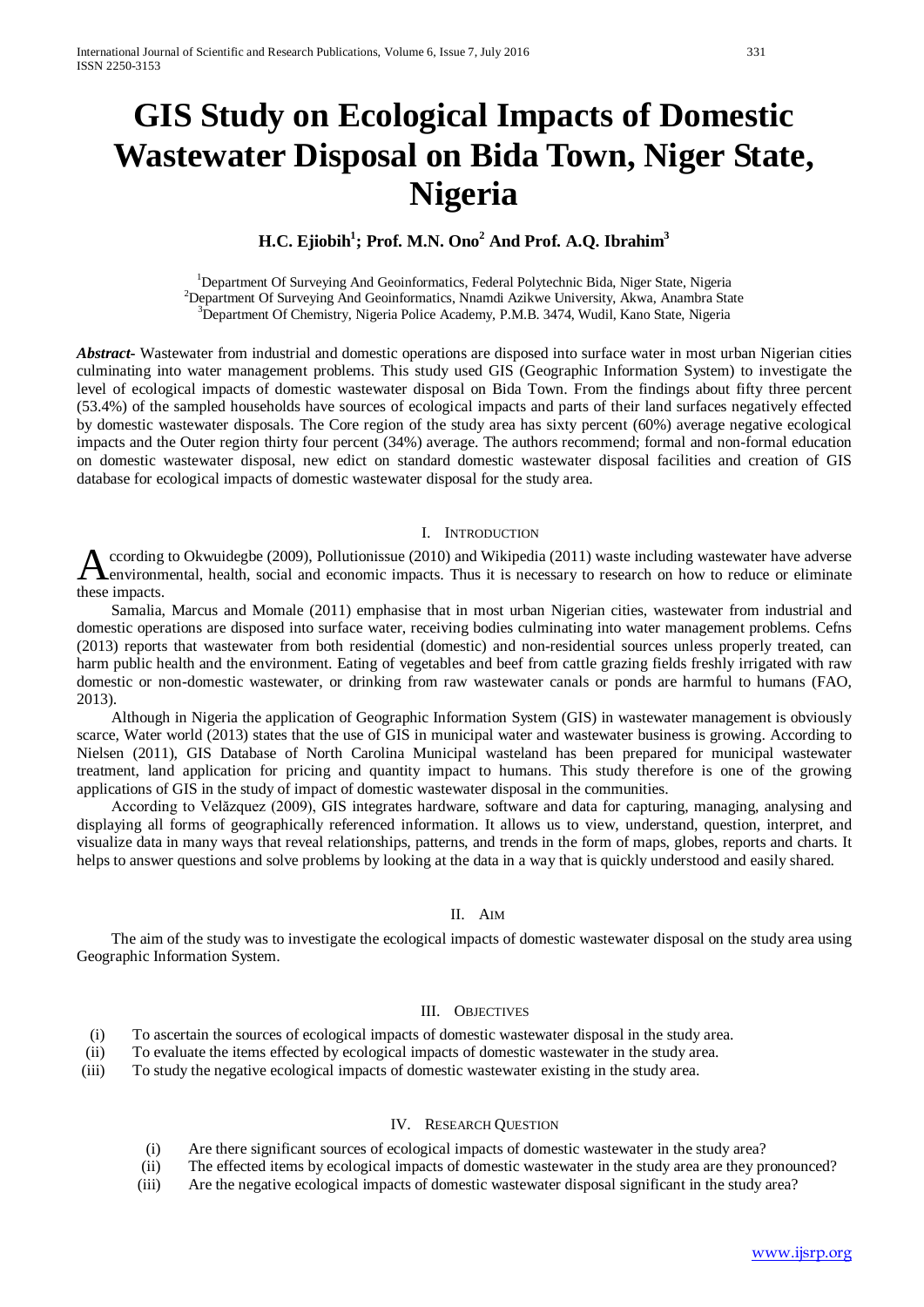## V. THE STUDY AREA

 The study area as shown in Figure 1.0 is subdivided naturally into eight homogenous areas, and two regions by road networks. Areas 1, 2, 3 and 4 are in the Core region while Areas 5, 6, 7 and 8 are in the Outer region of the study area.



**Figure 1.0: Map of Bida Town (the study area) highlighting the eight Areas**

#### **Adapted from: Yinang; (2010)**

#### VI. SAMPLE SIZE AND PROCEDURE

 The sample size was based on SURCON (2003) rules and regulations on large scale survey activities in Nigeria for boundary demarcations. The rule stipulates a maximum interval of 400meters between points. Thus a total of two hundred and forty (240) households were sampled.

 Global Positioning System (GPS) receiver was used to obtain the geospatial data for the 240 households. Structured questionnaire was administered on the 240 households for their attribute data. Interview, photographs and on the spot observations were used to obtain additional attribute data for the study. Figure 2.0 indicates the locations of the sampled households.



**Figure 2.0: Map of the Study Area for the Sampled 240 Households**

Source: Author's Field Survey; December, 2011

### **Database Design and Presentations**

 The four segments of database design and creation were covered. They include; view of reality, conceptual design model, logical design model and physical design model. GIS query results on tables and maps were used to present results of Areas with highest and least; sources, effected items and negative ecological impacts respectively. Statistical tables and Bar charts were also used to present the results.

### **Sources of Ecological Impacts of Domestic Wastewater Disposal on Land Surfaces in the Study Area**

 Table 1.0 and Figure 3.0 highlight the sources of ecological impacts on land surfaces in the study area. Table 2.0 and Figure 4.0 outline the location with highest sources of ecological impacts. Table 3.0 and Figure 5.0 show the location of the Area with least sources of ecological impacts of domestic wastewater disposal on land surfaces in the study area.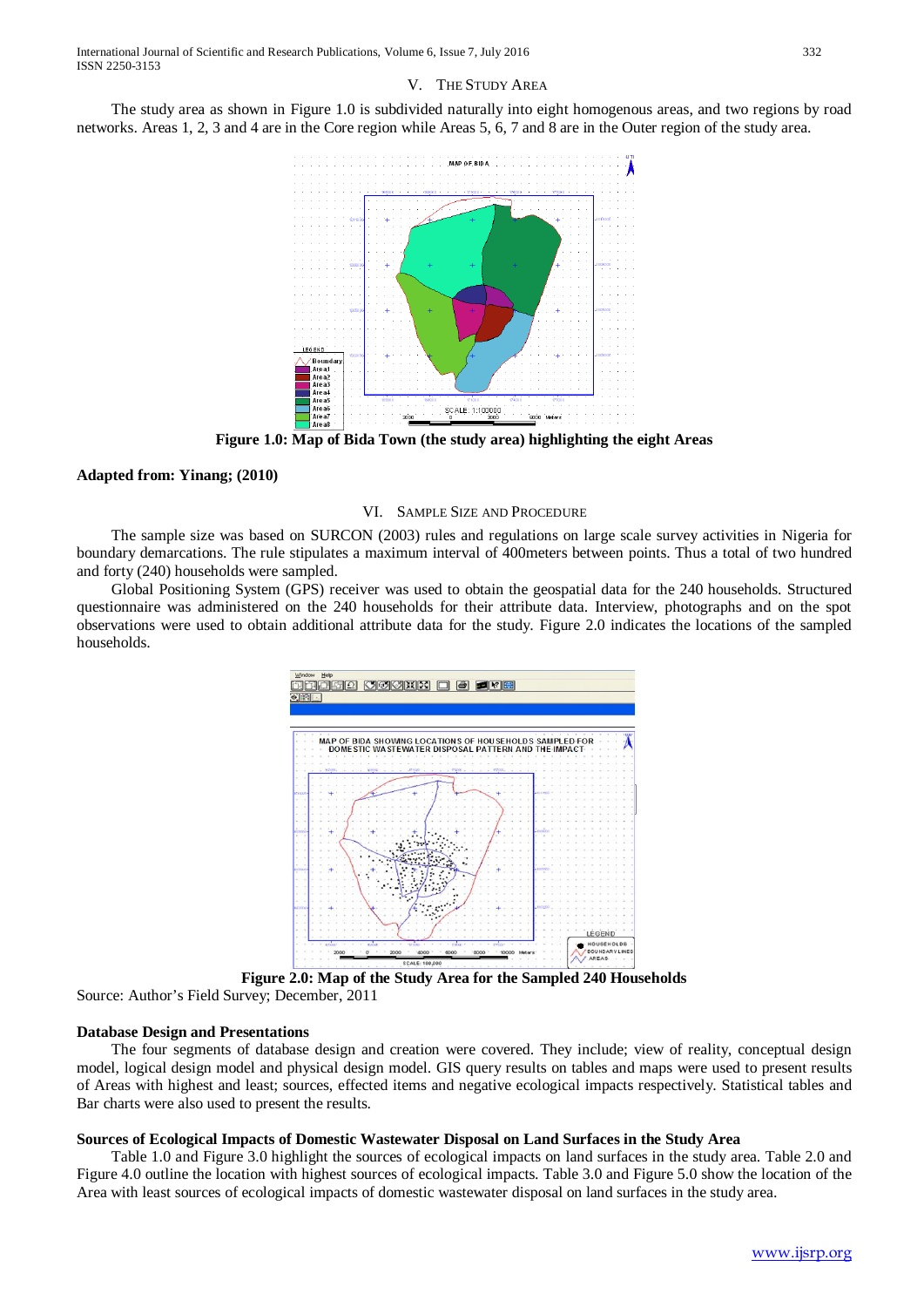| <b>Areas</b>   | Free Flowing Domestic Pools of Domestic Not |                        |                            | (Households)                          | with   |
|----------------|---------------------------------------------|------------------------|----------------------------|---------------------------------------|--------|
|                | <b>Wastewater (FFD)</b>                     | <b>Wastewater (PD)</b> | <b>Applicable</b><br>(NA1) | <b>Sources</b><br>of<br><b>HWSI</b> ) | Impact |
| A1             | 90                                          | 50                     | 10                         | 90                                    |        |
| A <sub>2</sub> | 63                                          | 30                     | 33                         | 67                                    |        |
| A <sub>3</sub> | 43                                          | 30                     | 57                         | 43                                    |        |
| A4             | 70                                          | 20                     | 27                         | 73                                    |        |
| A5             | 40                                          | 20                     | 60                         | 40                                    |        |
| A <sub>6</sub> | 27                                          | 3                      | 73                         | 27                                    |        |
| A7             |                                             | 0                      | 83                         | 17                                    |        |
| A8             | 70                                          | 33                     | 30                         | 70                                    |        |

## **Table 1.0: Sources of Ecological Impacts of Domestic Wastewater Disposal on Land Surfaces and Human in Percentages (%)**

Sources: Author's Field Survey; December 2011



**Figure 3.0: Sources of Domestic Wastewater Impact on Land Surface in the Study Area** Sources: Author's Field Survey; December 2011

**Note**: A<sub>1</sub>-A<sub>8</sub> – Represents Eight Areas; FFD - Free Flowing Domestic Wastewater; PD - Pools of Domestic Wastewater; NA1 - Not Applicable; HWSI - Households with Sources of Impact

## **Table 2.0: GIS Query Result for Area with Highest Sources of Impact of Domestic Wastewater Disposal on Land Surface in Yellow (%)**

|    |     | FD. | NA) | HW SI | SIR          |
|----|-----|-----|-----|-------|--------------|
| Δ1 | 90  | 50  |     |       | 90 HIGHEST   |
| А2 | 63  | 30. | 33. |       | 67 4TH       |
| A3 | 43  | 30  | 57  |       | 43 STH       |
| A4 | 70  | 20  | 27. |       | 73 3RD       |
| A5 | 40  | 20. | 60  |       | $40\,$ $6TH$ |
| A6 | 27. | з   | 73. |       | 27 7TH       |
| А7 | 17  | n   | 83. |       | 17 LEAST     |
| А8 | 70  | 33  | 30  |       | 70 i 2ND     |

Source: Authors' Survey: 2015

**Note**: SID – Identification for the Areas; FFD - Free Flowing Domestic Wastewater;

PD - Pools of Domestic Wastewater; NA1 - Not Applicable; HWSI - Households with Sources of Impact; SIR - Remarks for sources of impacts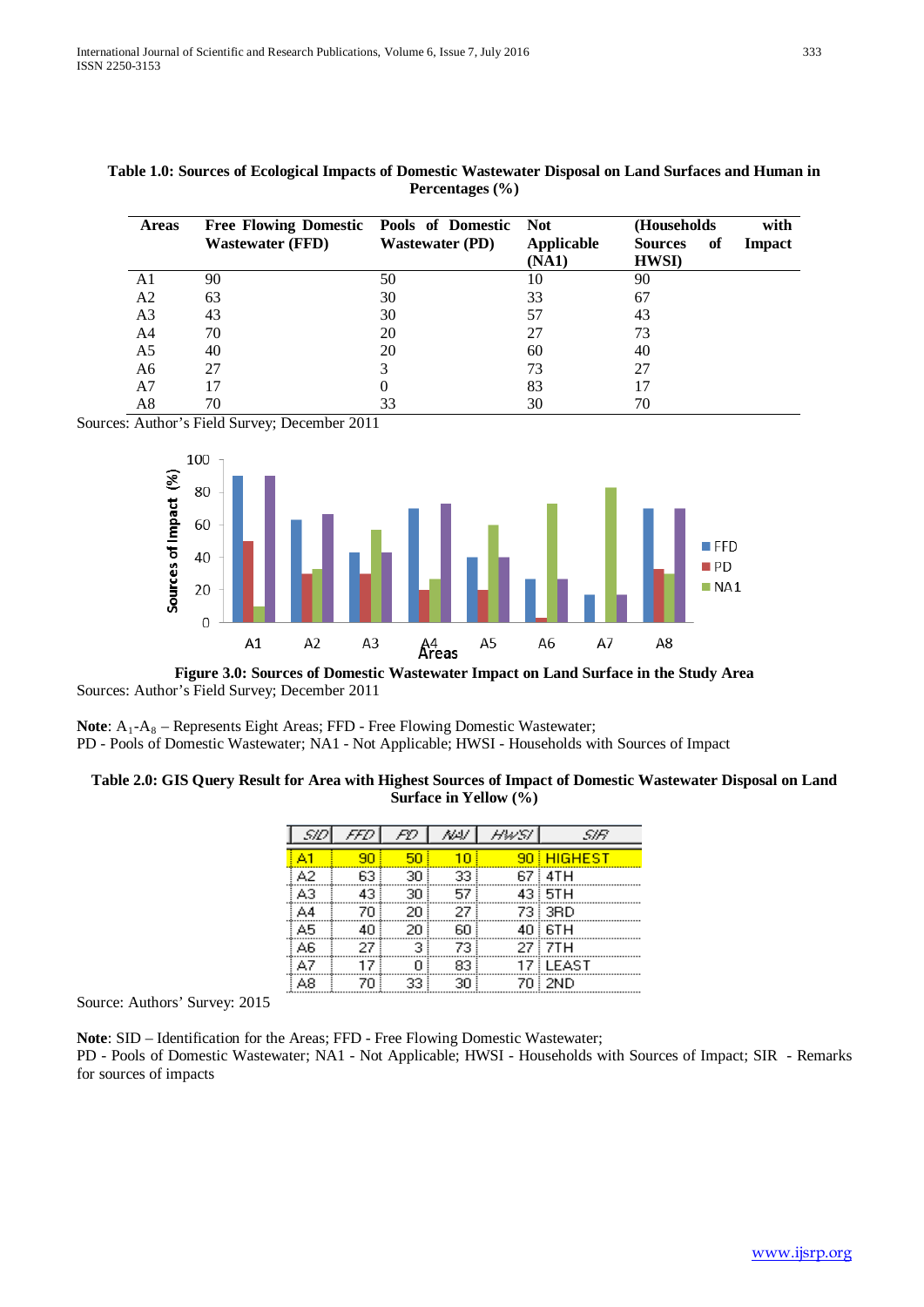

**Figure 4.0: GIS Query Result for Area with Highest Sources of Impact of Domestic Wastewater Disposal on Land Surface in Yellow**

Source: Authors' Survey: 2015

## **Table 3.0: GIS Query Result for Area with Least Sources of Impact of Domestic Wastewater Disposal on Land Surface in Yellow (%)**

| SID | FFD | FD    | NA) | HW SI | SIR        |
|-----|-----|-------|-----|-------|------------|
| A1  | 90  | 50    | 10  |       | 90 HIGHEST |
| A2  | 63  | 30    | 33  |       | 67   4TH   |
| A3  | 43  | 30    | 57  |       | 43 5TH     |
| A4  | 70  | 20    | 27  |       | 73 3RD     |
| A5  | 40  | 20    | 60  |       | 40 STH     |
| A6  | 27. | $-3'$ | 73  |       | 27 7TH     |
| A7  | 17  | n     | 83  |       | 17 ELEAST  |
| А8  | 70  | 33 i  | 30  |       | 70 2ND     |

Source: Authors' Survey: 2015

**Note**: SID – Identification for the Areas; FFD - Free Flowing Domestic Wastewater;

PD - Pools of Domestic Wastewater; NA1 - Not Applicable; HWSI - Households with Sources of Impact; SIR - Remarks for sources of impacts



**Figure 5.0: GIS Query Result for Area with Least Sources of Impact of Domestic Wastewater Disposal on Land Surface in Yellow**

Source: Authors' Survey: 2015

## **(i) Sources of Ecological Impacts**

 The variables used are; free flowing domestic wastewater disposals on land surfaces, pools of domestic wastewater disposal on land surfaces, Not applicable and Households with sources of impacts. The study reveals that there are significant free flowing and pools of domestic wastewater disposals on land surface of the study area. The significant percentages of the sampled households from all eight Areas have free flowing and or pools. There was no Area with one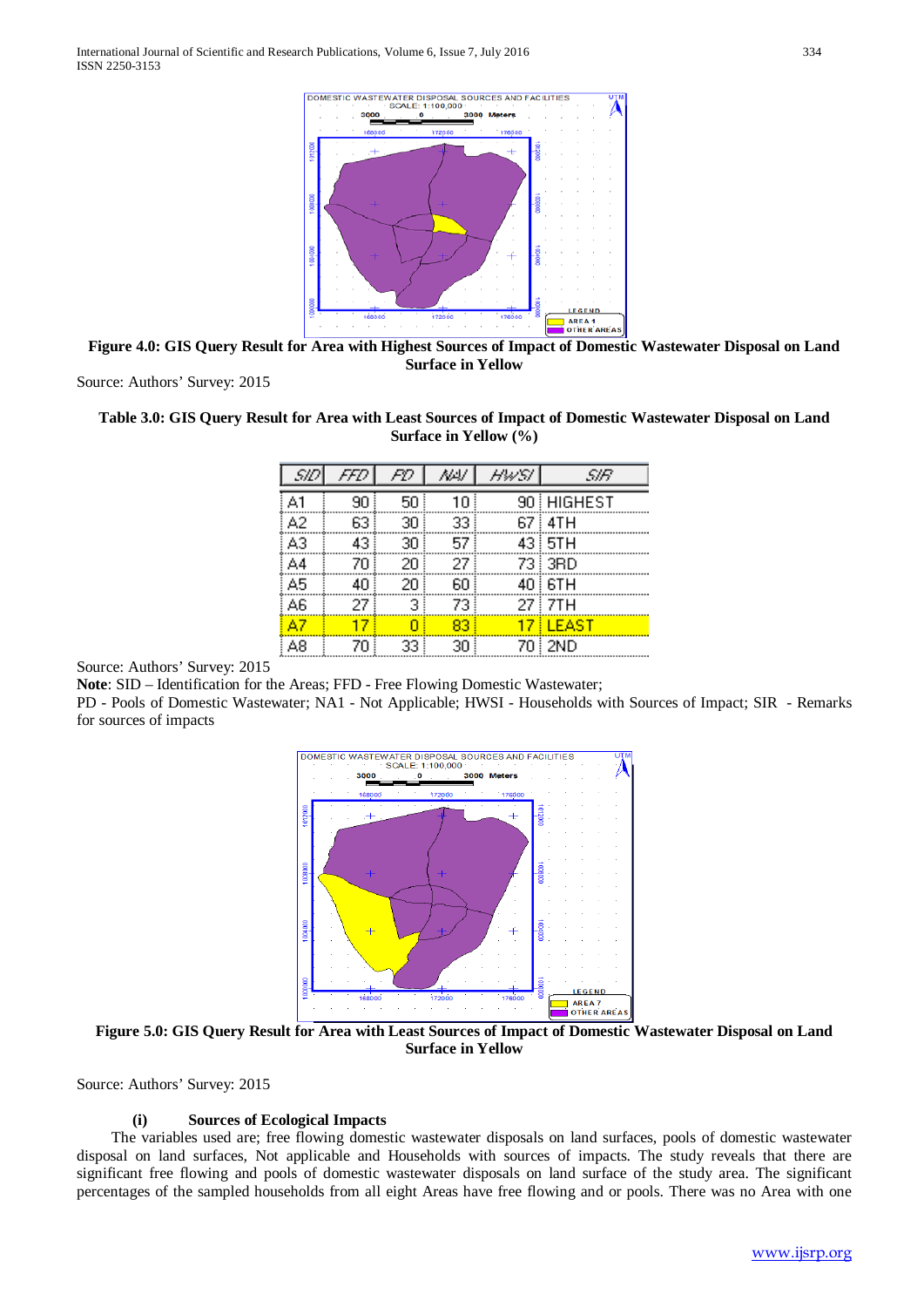hundred percent not applicable (none sources) for sources of ecological impacts. All the eight Areas have sources of ecological impacts.

## **(ii) GIS Query Results on Sources of Ecological Impacts**

 Figure 4.0 indicates with yellow colour Area 1 as the location with highest number of sampled households having sources of domestic wastewater disposals on land surface. Table 2.0 shows the values of the variables that made Area 1 the highest source of ecological impacts. Area one has ninety percent of sampled population with free flowing domestic wastewater on land surfaces and fifty percent with pools on land surfaces

Figure 5.0 and Table 3.0 highlight that Area 7 is the location with the least percentage of sampled population having sources of ecological impacts.

## **Parts of Land Surfaces Effected by Ecological Impacts of Domestic Wastewater Disposal**

 The Table 4.0 and Figure 6.0 illustrate the parts of land surfaces effected by ecological impacts of domestic wastewater disposal. Table 5.0 and Figure 7.0 outlines the area with highest percentages of parts of land surfaces effected by ecological impacts. Table 6.0 and Figure 8.0 indicate the location of the Area with the least parts of land surfaces effected by ecological impacts of domestic wastewater disposals.

|  | Table 4.0: Part of Land Surface Effected by Domestic Wastewater |
|--|-----------------------------------------------------------------|
|--|-----------------------------------------------------------------|

| Area           | <b>Streets/Walkways</b><br>(SWW) | <b>Open Spaces</b><br>(OSC) | <b>Nearby</b><br><b>Bush (NB)</b> | <b>Not Applicable</b><br>(NA2) | <b>Households</b><br>with<br><b>Effects</b><br>(HWA) |
|----------------|----------------------------------|-----------------------------|-----------------------------------|--------------------------------|------------------------------------------------------|
| A1             | 43                               | 13                          | 60                                | 10                             | 90                                                   |
| A <sub>2</sub> | 53                               | 20                          |                                   | 33                             | 67                                                   |
| A <sub>3</sub> | 40                               | 23                          | 13                                | 57                             | 43                                                   |
| A <sub>4</sub> | 57                               | 27                          | 13                                | 27                             | 73                                                   |
| A <sub>5</sub> | 20                               | 17                          | 13                                | 60                             | 40                                                   |
| A6             | 3                                |                             | 20                                | 73                             | 27                                                   |
| A <sub>7</sub> | 13                               |                             | 3                                 | 83                             |                                                      |
| A8             | 60                               |                             |                                   | 30                             | 70                                                   |

Source: Author's Field Survey; December 2011



**Figure 6.0: Part of Land Surface Effected by Domestic Wastewater**

Sources: Author's Field Survey; December 2011

**Note:** SWW - Streets/Walkways; OSC - Open Spaces; NB - Nearby Bush; NA2 – Not Applicable; HWA - Households with Effects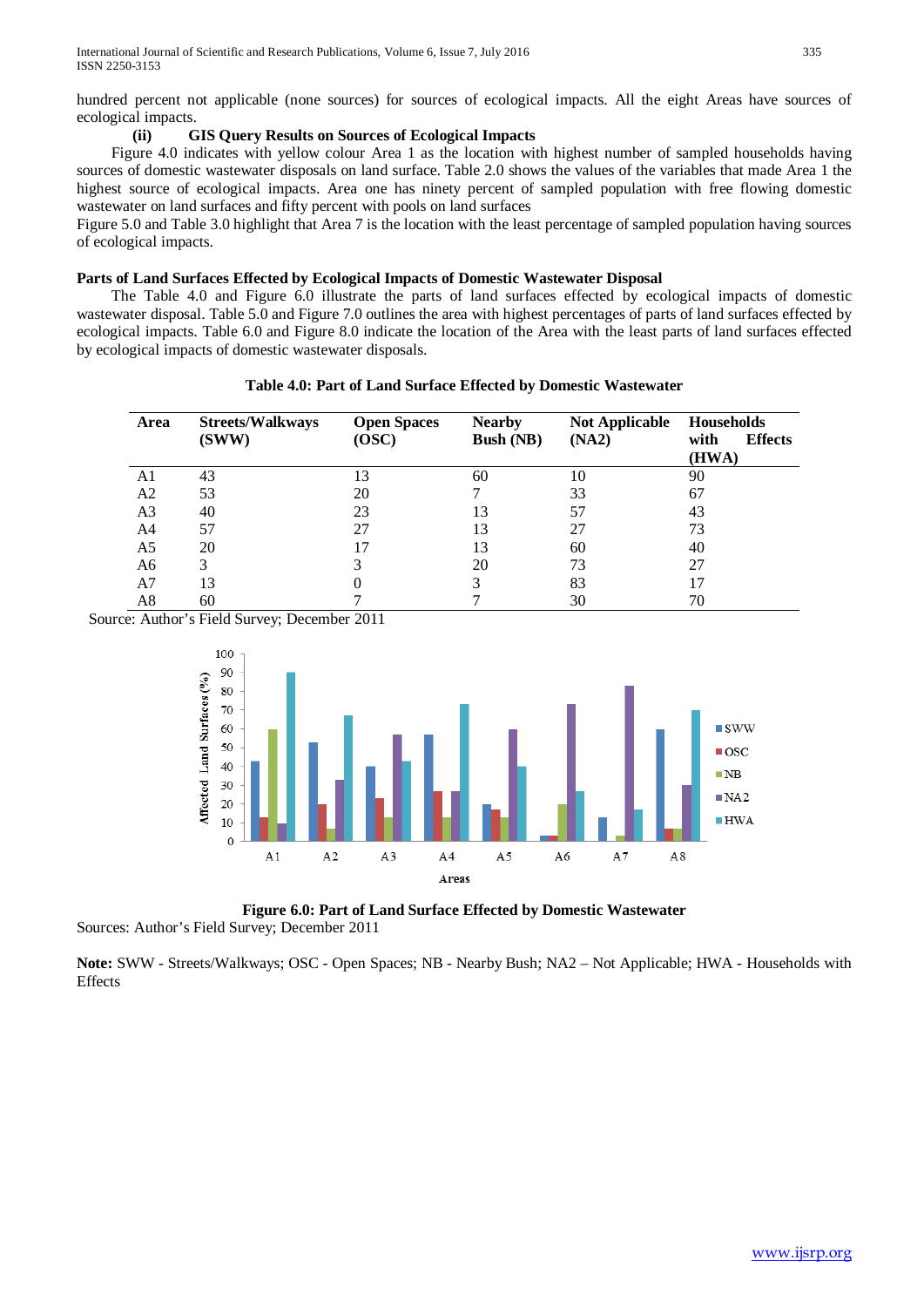| Yellow $(\% )$ |      |     |    |    |     |            |  |  |  |  |  |
|----------------|------|-----|----|----|-----|------------|--|--|--|--|--|
| מועג           | Sww' | asc | NB | ᄴᄼ | HWA | AWR        |  |  |  |  |  |
| A1             | 43   | 13  | 60 | 10 |     | 90 HIGHEST |  |  |  |  |  |
| A2             | 53   | 20  |    | 33 |     | 67 i 4TH   |  |  |  |  |  |
| A3             | 40   | 23  | 13 | 57 |     | 43 i 5TH   |  |  |  |  |  |
| A4             | 57   | 27  | 13 | 27 |     | 73   2ND   |  |  |  |  |  |
| A5             | 20   | 17  | 13 | 60 |     | 40 i 6TH   |  |  |  |  |  |
| A6             | 3    | 3   | 20 | 73 |     | 27 i 7TH   |  |  |  |  |  |
| A7             | 13   | Ω   | 3  | 83 |     | 17 ELEAST  |  |  |  |  |  |
| А8             | 60   |     | 7  | 30 |     | 70 i 3RD   |  |  |  |  |  |

## **Table 6.0: GIS Query Result for Area with Highest Effected Land Surfaces by Domestic Wastewater Disposal in**

Source: Authors' Survey: 2015

**Note:** AAID **-** Identification for the Areas; SWW - Streets/Walkways; OSC - Open Spaces; NB - Nearby Bush; NA2 – Not Applicable; HWA - Households with Effects; AAR – Remarks for Effected Land Surfaces



**Figure 7.0: GIS Query Result for Area with Highest Effected Land Surfaces by Domestic Wastewater Disposal in Yellow**

Source: Authors' Survey: 2015

#### **Table 6.0: GIS Query Result for Area with Least Effected Land Surfaces by Domestic Wastewater Disposal in Yellow (%)**

| AAID | Sww' | asc | NB | /W21 | H₩A | AAR        |  |  |  |  |
|------|------|-----|----|------|-----|------------|--|--|--|--|
| A1   | 43   | 13  | 60 | 10   |     | 90 HIGHEST |  |  |  |  |
| A2   | 53   | 20  |    | 33   |     | 67 i 4TH   |  |  |  |  |
| A3   | 40   | 23  | 13 | 57   |     | 43   5TH   |  |  |  |  |
| A4   | 57   | 27  | 13 | 27   |     | 73   2ND   |  |  |  |  |
| A5   | 20   | 17  | 13 | 60   |     | 40 i 6TH   |  |  |  |  |
| A6   | 3    | 3   | 20 | 73   |     | 27 7TH     |  |  |  |  |
| À7   | 13   | П   | 3  | 83   |     | 17 i Least |  |  |  |  |
| А8   | 60   |     | 7  | 30   |     | 70   3RD   |  |  |  |  |

Source: Authors' Survey: 2015

**Note:** AAID **-** Identification for the Areas; SWW - Streets/Walkways; OSC - Open Spaces; NB - Nearby Bush; NA2 – Not Applicable; HWA - Households with Effects; AAR – Remarks for Effected Land Surfaces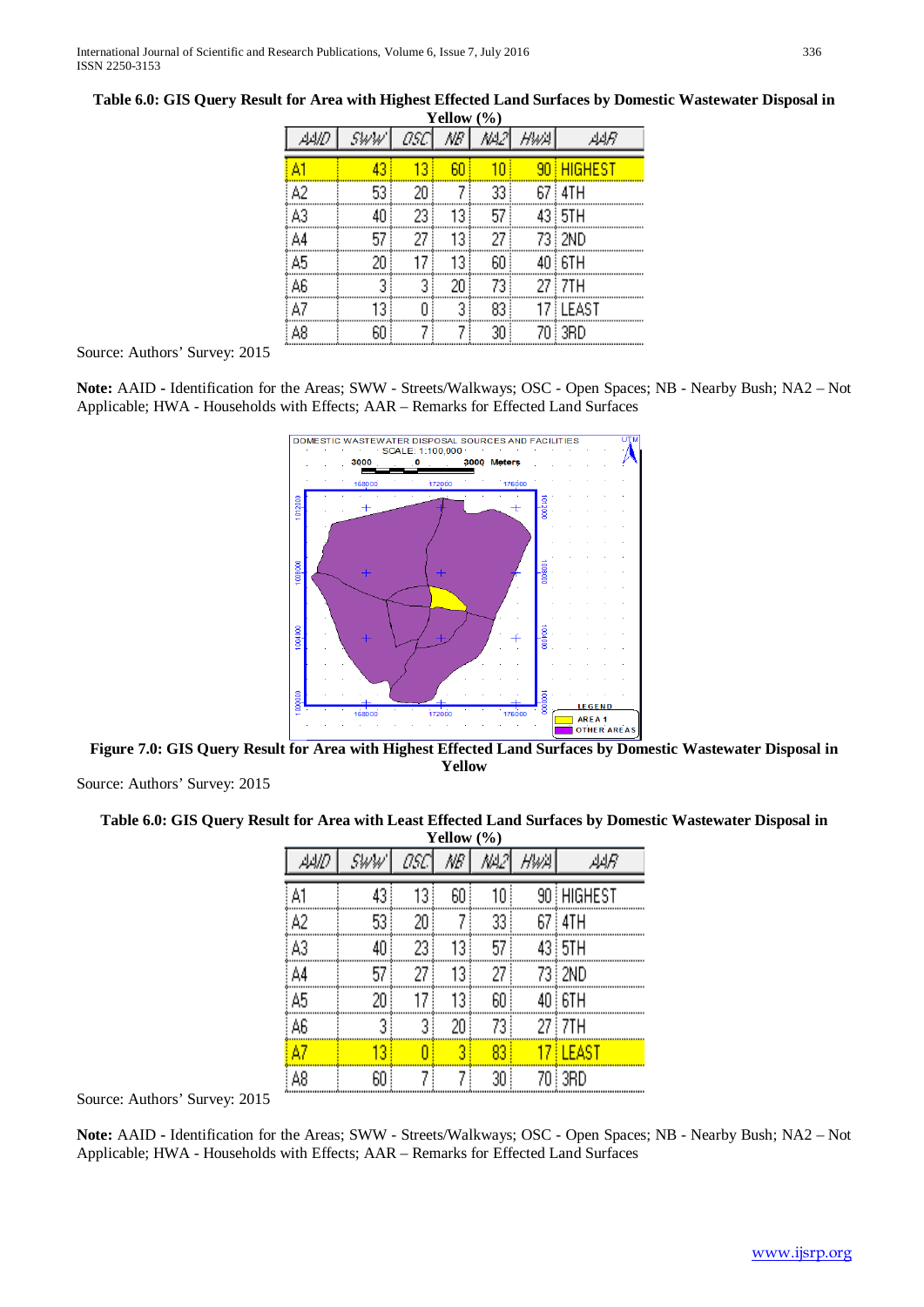

**Figure 8.0: GIS Query Result for Area with Highest Effected Land Surfaces by Domestic Wastewater Disposal in Yellow**

### Source: Authors' Survey: 2015

## **(i) Parts of Land Surfaces Effected by Ecological Impacts**

 Table 4.0 and Figure 6.0 indicate that the parts of land surfaces effected are street/walkways, open spaces/compounds and nearby bushes. The study show that there are significant percentages of parts of land surfaces effected in all the eight Areas. Street/walkways are mostly effected followed by nearby bushes and the open spaces/compounds. There are more households with effected parts of land surfaces than those without (not applicable).

## **(ii) GIS Query Results on Parts of Land Surfaces Effected by Ecological Impacts**

 Table 6.0 and Figure 8.0 elucidate that Area 7 has the least percentages of effected land surfaces by ecological impacts.

 Table 7.0 and Figure 9.0 show the negative ecological impacts on land surfaces in the study area. Table 8.0 and Figure 10.0 highlight the area with highest negative ecological impacts. Table 9.0 and Figure 11.0 indicate Area with least negative ecological impacts of domestic wastewater disposal.

## **Negative Ecological Impacts of Domestic Wastewater Disposal on Land Surfaces in the Study Area.**

 Figure 7.0 indicates with yellow colour Area 1 as the location with highest percentage of parts of land surface effected by ecological impacts of domestic wastewater disposals. Table 5.0 highlights the percentages of the variable of parts of land surfaces effected in Area 1. Forty three percent of the sampled streets/walkways, thirteen percent of open spaces/compounds and sixty percent of nearby bushes are effected in Area 1. Ninety percent of the sampled households have at least an aspect of their land surfaces effected by ecological impacts.

| reas           | S<br>esthe<br>回<br>Poor<br>ല | colour<br>ē<br><b>Greym</b><br><b>CNG</b><br>Ğ | Ddou<br>Bad | Erosi<br>$\mathbf{\widehat{B}}\mathbf{0}$<br>(SE)<br>Shit | O)<br>Mosquit<br>Flies/<br>ω | ω<br>pplical<br>ౚ<br>FM)<br>Jot | Househol<br>Ē<br>Ξ<br>Impact<br>legati |
|----------------|------------------------------|------------------------------------------------|-------------|-----------------------------------------------------------|------------------------------|---------------------------------|----------------------------------------|
| A <sub>1</sub> | 90                           | 90                                             | 90          | 37                                                        | 90                           | 10                              | 90                                     |
| A2             | 67                           | 67                                             | 67          | 10                                                        | 67                           | 33                              | 67                                     |
| A <sub>3</sub> | 43                           | 43                                             | 43          | 23                                                        | 43                           | 57                              | 43                                     |
| A4             | 73                           | 73                                             | 73          | 23                                                        | 73                           | 27                              | 73                                     |
| A5             | 40                           | 40                                             | 40          | $\mathbf{r}$                                              | 40                           | 60                              | 40                                     |
| A <sub>6</sub> | 27                           | 27                                             | 27          | 3                                                         | 27                           | 73                              | 27                                     |
| A7             | 17                           | 17                                             | 17          | 10                                                        | 17                           | 83                              | 17                                     |
| A8             | 70                           | 70                                             | 70          | 37                                                        | 70                           | 30                              | 70                                     |

#### **Table 9.0: Negative Impacts of Domestic wastewater on Land Surface in Percentages**

Sources: Author's Field Survey; December 2011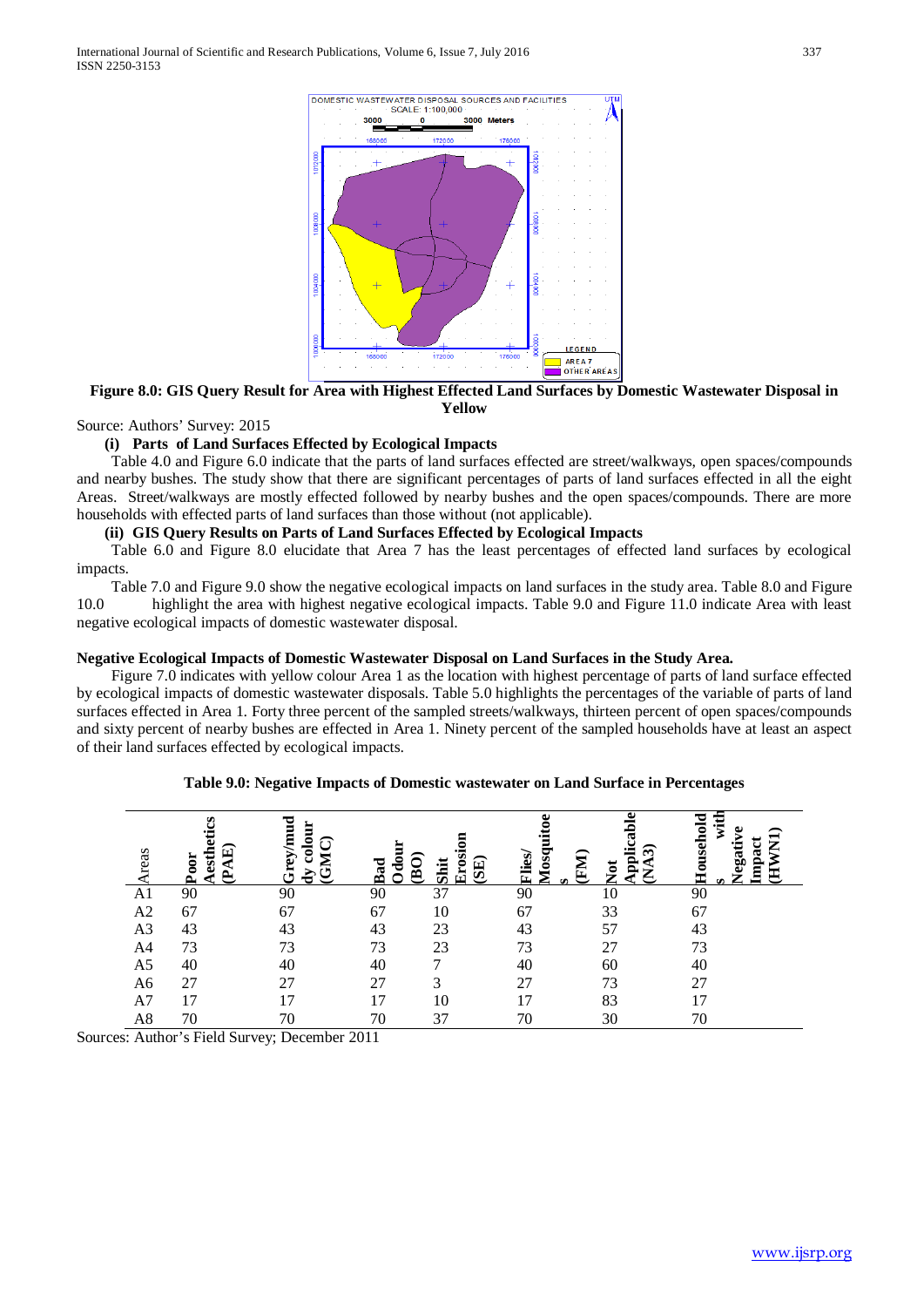

**Figure 10.0: Ecological Impacts of Domestic Wastewater Disposal on Land Surface**

Sources: Author's Field Survey; December, 2011

**Note: PAE - Poor Aesthetics; GMC - Grey/muddy colour; BO - Bad Odour; SE - Sheet Erosion; FM - Flies/Mosquitoes; NA3 - Not Applicable; HWN1 - Households** 

FM - Flies/Mosquitoes; NA3 - Not Applicable; HWN1 - Households with Negative Impact

## **Table 9.0: GIS Query Result for Area with Highest Adverse Ecological Impacts of Domestic Wastewater Disposal on Land Surface in Yellow (%)**

|      |    | GMC  | BO\  | -SE  | FM   | 煳    | HWNI | NIR        |
|------|----|------|------|------|------|------|------|------------|
| A    | 90 | 90   | 90 ! | 37   | 90   | 10   |      | 90 HIGHEST |
| A2   | 67 | 67 ! | 67   | 10 ! | 67   | 33 ! |      | 67 I 4TH   |
| A3   | 43 | 43   | 43   | 23   | 43   | 57   |      | 43 STH     |
| A4   | 73 | 73!  | 73!  | 23 ! | 73)  | 27   |      | 73 RND     |
| i A5 | 40 | 40   | 40 ! |      | 40 ! | 60   |      | $40\,$ GTH |
| A6   | 27 | 27 ! | 27 ! | 31   | 27   | 73.  |      | 27   7TH   |
| A7   | 17 | 17   | 17   | 10   | 17)  | 83   |      | 17 i least |
| A8   | 70 | 70 ! | 70 ! | 37   | 70 : | 30   |      | 70 I 3RD   |

**Table 10.0: GIS Query Result for Area with Least Adverse Ecological Impacts of Domestic Wastewater Disposal on Land Surface in Yellow (%)**

|    | ΡÆ | GMC  | BO   | SE'  | FM   | NA3             | HWNI | NIR          |
|----|----|------|------|------|------|-----------------|------|--------------|
| A1 | 90 | 90   | 90   | 37   | 90   | 10              |      | 90 HIGHEST   |
| A2 | 67 | 67   | 67   | 10   | 67   | 33              |      | 67 i 4TH     |
| A3 | 43 | 43   | 43   | 23 ! | 43   | 57              |      | 43 i 5TH     |
| A4 | 73 | 73!  | 73!  | 23   | 73   | 27              |      | 73 i 2ND     |
| A5 | 40 | 40 ! | 40 ! |      | 40   | 60              |      | 40 i 6TH     |
| A6 | 27 | 27   | 27   | 3    | 27.  | 73!             |      | 27 i 7TH     |
| À7 | 17 |      |      | 1N i |      | $\overline{83}$ |      | <b>LEAST</b> |
| A8 | 70 | 70 ! | 70 ! | 37 ! | 70 ! | 30 !            |      | 70   3RD     |

Source: Authors' Survey: 2015

**Note:** IID - Identification for the Areas ; PAE - Poor Aesthetics; GMC - Grey/muddy colour; BO - Bad Odour; SE - Sheet Erosion; FM - Flies/Mosquitoes; NA3 - Not Applicable; HWN1 - Households with Negative Impact; NIR – Negative impact remarks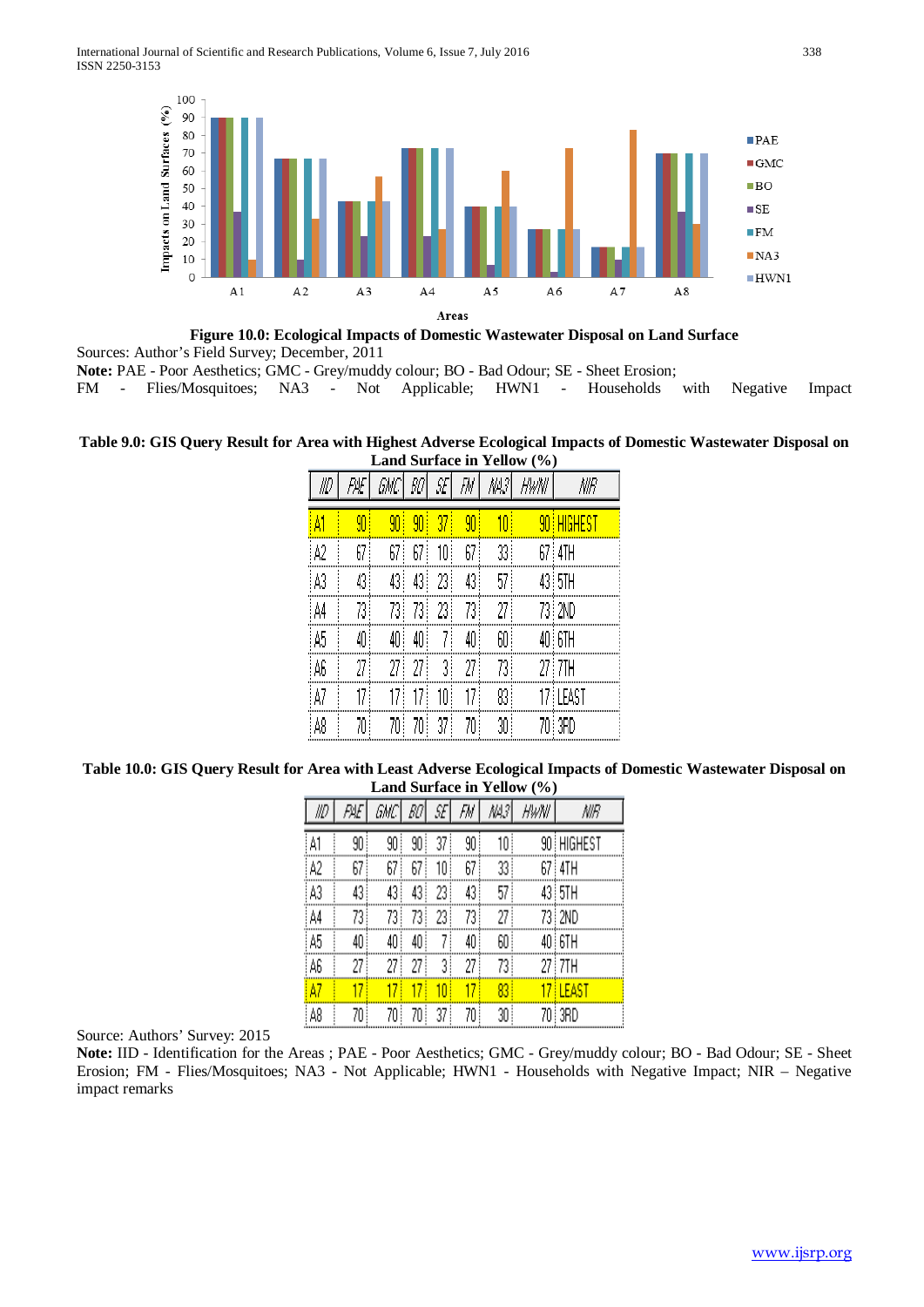

**Figure 11.0: GIS Query Result for Area with Highest Adverse Ecological Impacts of Domestic Wastewater Disposal on Land Surface in Yellow**

Source: Authors' Survey: 2015 Source: Authors' Survey: 2015

**Note:** IID - Identification for the Areas ; PAE - Poor Aesthetics; GMC - Grey/muddy colour; BO - Bad Odour; SE - Shit Erosion; FM - Flies/Mosquitoes; NA3 - Not Applicable; HWN1 - Households with Negative Impact; NIR – Negative impact remarks



**Figure 12.0: GIS Query Result for Area with Least Adverse Ecological Impacts of Domestic Wastewater Disposal on Land Surface in Yellow**

Source: Authors' Survey: 2015

#### **(i) The Negative Ecological Impacts**

 Table 8.0 and Figure 10.0 that the negative ecological impacts of domestic wastewater disposals on land surfaces include; poor aesthetic, grey/muddy colour, bad odour, shit erosion and flies/mosquitoes. There was no Area without a negative ecological impact variables. All the variable have high significant percentages of negative ecological values except shit erosion. The households with negative ecological impacts are more than those without.

#### **(ii) GIS Query Results on Negative Ecological Impacts**

 The GIS query results show that Area 1 has the highest incidences of negative impacts. Area 7 from the query results is the location with least negative ecological impacts of domestic wastewater on land surfaces of the study area.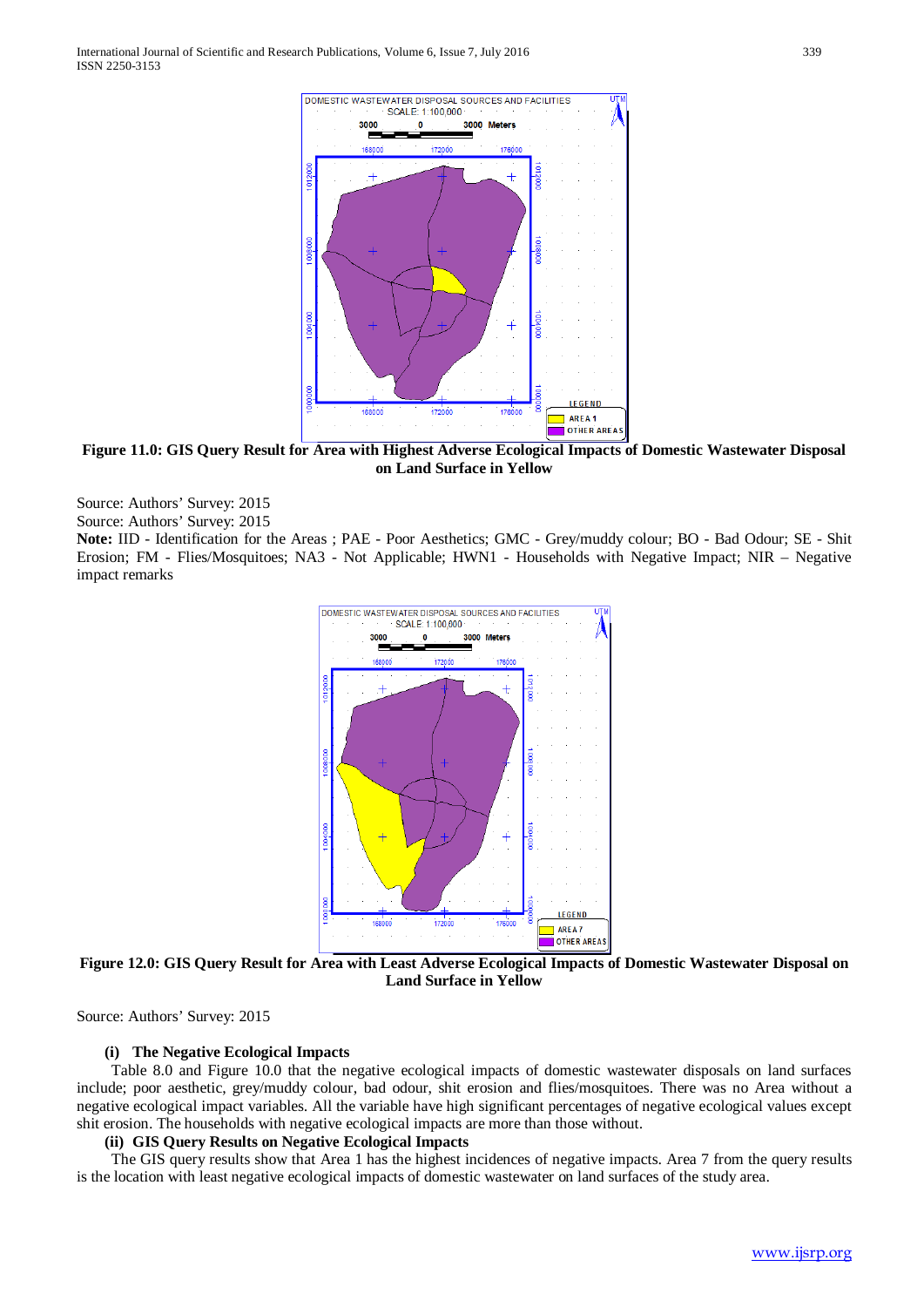## **Average Negative Ecological Impacts of Domestic Wastewater Disposals on land Surfaces**

Table 11.0 and Figure 13.0 show the average negative ecological impacts for the eight Areas. Tables 12.0 and Figure 14.0 highlight the average negative ecological impacts for the two regions.

### **Table 11.0: Average Negative Ecological Impact of Domestic Wastewater Disposal on the Eight Areas in Percentages**



Source: Author's Field Survey; December 2011





Source: Author's Field Survey; December 2011 **Note:**  $A_1 - A_8$  – Represents Eight Areas

## **Table 12.0: Average Negative Ecological Impact of Domestic Wastewater Disposal on Two Regions in Percentages**



### **Figure 14.0: Average Ecological Impact of Domestic Wastewater Disposal on Two Regions in Percentage**

S

ource: Author's Field Survey; December 2011

### **(i) Average negative ecological for eight Areas**

 The average negative ecological impacts are from the mean of poor aesthetics, bad/muddy, colours, bad odours and shit erosion values. The highest negative average is for Area 1 with seventy nine percent (79%) average. The second highest average negative ecological impact is sixty three percent for Areas 4 and 8 respectively. The least is sixteen percent for Area 7. The others are; Area 2,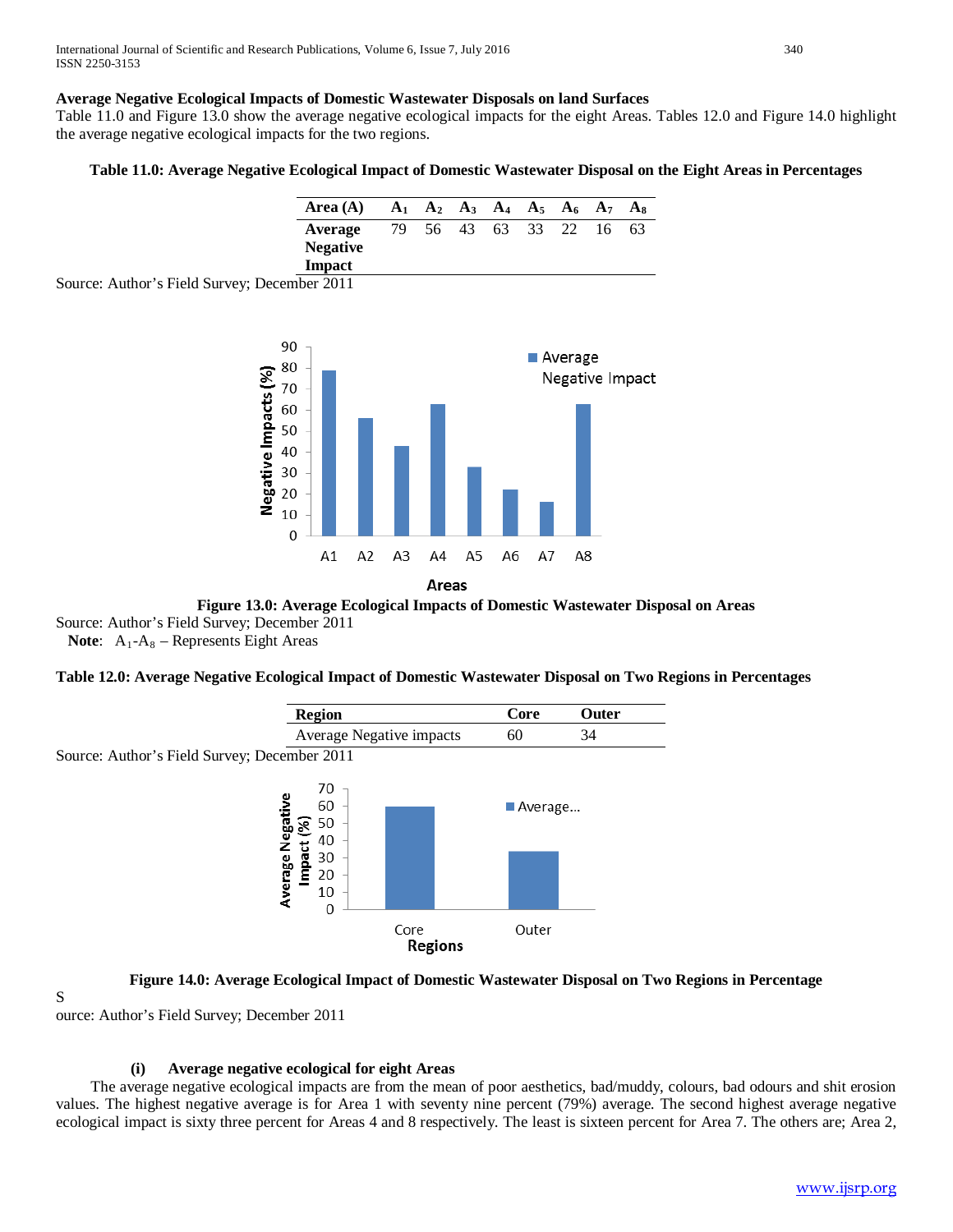56%; Area 3, 43%, Area 5, 33% and Area 6, 22%. All the Areas have significant average negative ecological impacts. The acceptable should be zero because of the public health that could be effected by any disease from a household with negative ecological impact.

## **(ii) Average Negative Ecological Impacts for the Two Regions**

 The average negative ecological impacts for the region are significantly higher. The Core region from Table 12.0 and Figure 14.0 has an average of sixty percent (60%) negative ecological impacts of domestic wastewater disposals on land surfaces. This is very high and should be discouraged. The Outer region has an average of thirty four percent (34%) negative ecological impacts on land surfaces. These results are in agreement with previous assertions by other authors already referred to in this paper that discharge of untreated domestic wastewater on the environment is dangerous to public health and pollute the environment. This study reveals that the land surfaces are significantly polluted.

## **Discussion on Ecological Impacts of Domestic Wastewater Disposal on Land Surfaces**

 The foregoing results attest that there are significant; sources of ecological impacts, parts of land surfaces effected by ecological impacts on land surfaces of the study area. This shows that there are strong relationships between sources of ecological impacts, the parts of land surfaces effected and the negative ecological impacts. Area 1 indicated as highest source of ecological impacts by GIS query results, also has the highest parts of land surfaces effected and highest negative ecological impacts on land surfaces. Thus, to ameliorate or eliminate ecological impacts of domestic wastewater on land surfaces the focus must be on eliminating or controlling the sources of ecological impacts. Area 1 highlighted by GIS query to have highest source should be the priority Area to solve the problem of sources of ecological impacts.

 The implications of the high significant negative ecological impacts are; land degradation, pollution and high risk of adverse effects on public health. These findings are in agreement with the assertions of many authors that discharging untreated domestic wastewater to the environment, pollutes the environment, waterbodies and pose danger to public health (Pollution Issue, 2010; Environmental Canada, 2013 and FAO, 2013).

### **CONCLUSIONS**

 The study indicates that there are high levels of sources of ecological impacts of domestic wastewater on land surfaces. That there are significant parts of land surface effected by ecological impacts of domestic wastewater in the study area. Also the levels of negative ecological impacts of domestic wastewater disposal are high for all the eight Areas and the two regions of the study area. GIS was used at data collection, processing, analysis and presentation stages in this research.

## RECOMMENDATION

The authors with reference to the foregoing; results, discussions and conclusions recommend that;

- Government Agencies, Non-Governmental Organisations and Community Organisations should embark on formal and non-formal education in order to enlighten the residents of the study area on the need to stop the sources of ecological impacts.
- ∗ Also, there should be edicts from both the State and Local Government Authorities on the need to adopt standard disposal facilities in the eight Areas so as to reduce the quantity of free flowing and pools of domestic wastewater disposals on land surface of the study area.
- There should be GIS database created for ecological impacts in the study area by the State Government for monitoring and effective management.

### **REFERENCES**

- [1] Cefns (2013): "Characteristics of Residential Wastewater", http://www.cefus.nau.edu/projects/WDP/resources/characteristics.htm
- [2] Environmental Canada (2013): "The Impact of Municipal Wastewater on Canadian Water: A Review" http://www.ec.gc.ca/eu-ww/default.asp? August 14, 2013 accessed.
- [3] FAO (2013): "Wastewater Characteristics and Effluent Quality Parameters" http://www.fao.org/docrep/tossie/tossie03.html. August 14, 2013 accessed.
- [4] Nielsen, L.E. (2011): GIS Database of North Carolina Municipal Waste Land Application", http://www.biofuelswiki.org/pub/Home/NCmunicipalGIS. August 14, 2013 accessed.
- [5] Okwuidegbe, L.F. (2009):"An Appraisal of Environmental Pollution in Agbor Town of Delta State, Nigeria" in Environmental Watch. A Journal of the School of Environmental Studies, The Federal Polytechnic, Bida. Vol.4, No.1 Jan. 2009 (Pp120-126).
- [6] Pollutionissue (2010): "Impact/Costs of Waste Disposal", http://www.pollutionissue.com. May 17, 2010 accessed.
- [7] Samaila, K.I., Marcus, N.D. and Momale, S.B. (2011): "Efficient Management of Resources: Wastewater Application in Dry Season Farming in Kaduna Urban Area, Nigeria", http://www.medwelljournals.com/fulltext?doi =aj.2011.188.193. May 17, 2010 accessed.
- [8] SURCON (2003): "Specification for Large Scale, Cadastral and Engineering Surveys in Nigeria", SURCON Publication, Lagos, Nigeria.
- [9] Velăzquez, R. (2009): "Looking Geographic Information System", Seminar Digital Communication in Museums Translating with Google Translate, http://www.ravefublog:englishversion. August 14, 2013 accessed.
- [10] Water World (2013): "Use of GIS Growing in the Municipal Water, Wastewater Business", http://www.waterworld.com/article/print/volume. August 14, 2013 accessed.
- [11] Wikipedia (2011): "Waste", http://www.en.wikipedia.org/wiki/waste. June 27, 2011 accessed.